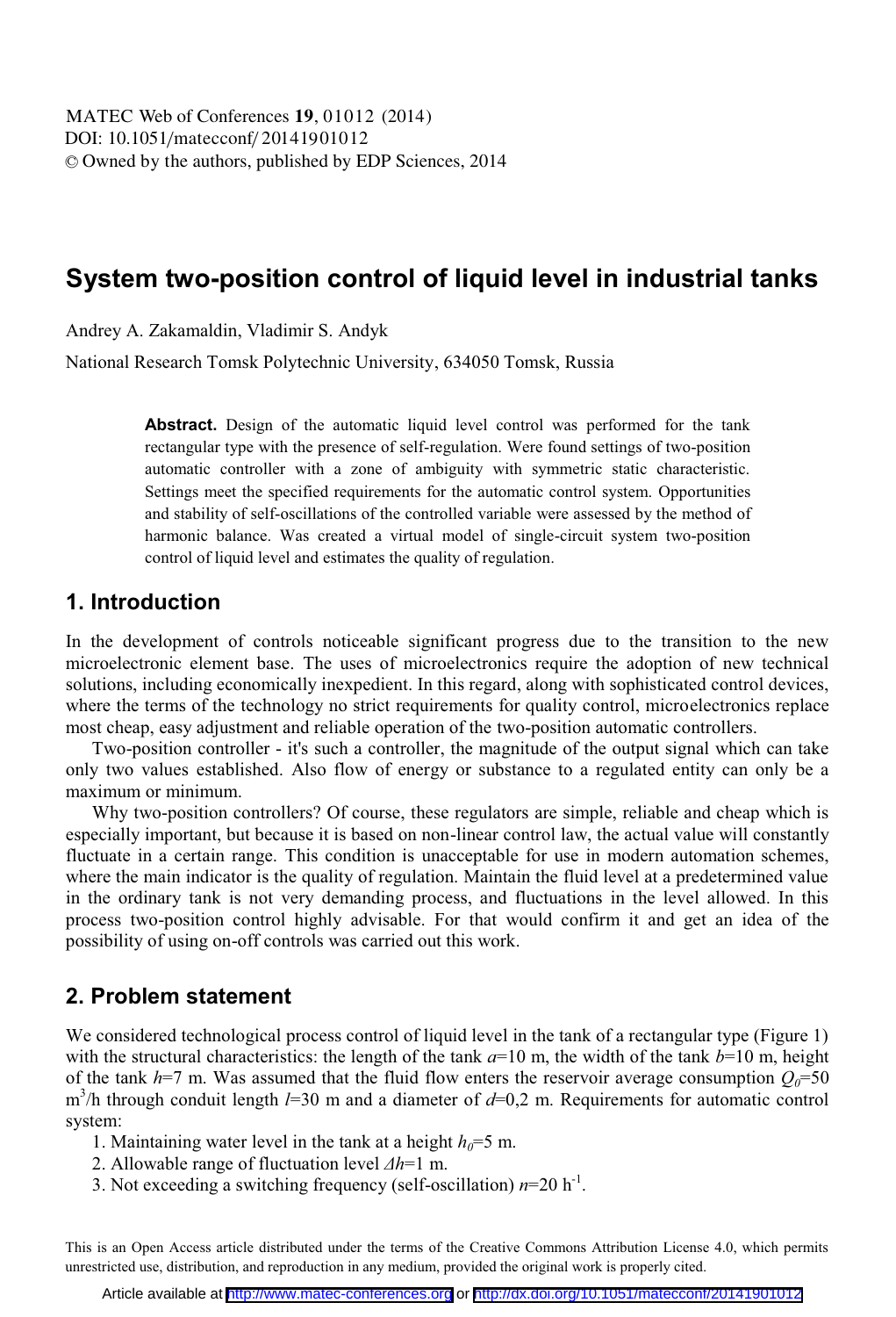#### MATEC Web of Conferences



**Figure 1.** The object of regulation with automatic compensation.

Technological process occurring in industrial reservoir requires maintaining a predetermined liquid level value, it is necessary to change the material flow entering the unit, in this case, change the supply (flow) of the liquid inlet. The operating mode can be characterized by the presence or absence of self-alignment. Self-leveling - property of an object, due to which the value of the setpoint without the regulator seeks a new steady-state value, when the load changes the object (inflow or runoff). The presence of self-regulation in the facility is beneficial to the process of automatic control. To ensure stable automatic adjustment in this case is usually much simpler task than if the object does not have or has a too small ability to self-leveling. Therefore, consider a system with two-position controller is for objects with automatic compensation.

As a two-position automatic regulator was chosen electrocontact gauge. Sensor of the regulator is a pressure gauge for measuring the pressure and simultaneous control of external circuits. Digital signal from the controller is fed to the actuator (motor pump) through the starter. Thus, running preconfigured feedback, allowing you to control and modify the flow rate at the inlet to the tank. So system can be represented by the scheme (Figure 2).



**Figure 2.** System two-position control level in the tank.

# **3. Mathematical model**

For the mathematical description of control system, that is, to obtain static and dynamic characteristics use analytical methods that are based on the equations describing the physical, chemical and energy processes in the management of the object under study. In particular, the laws of conservation of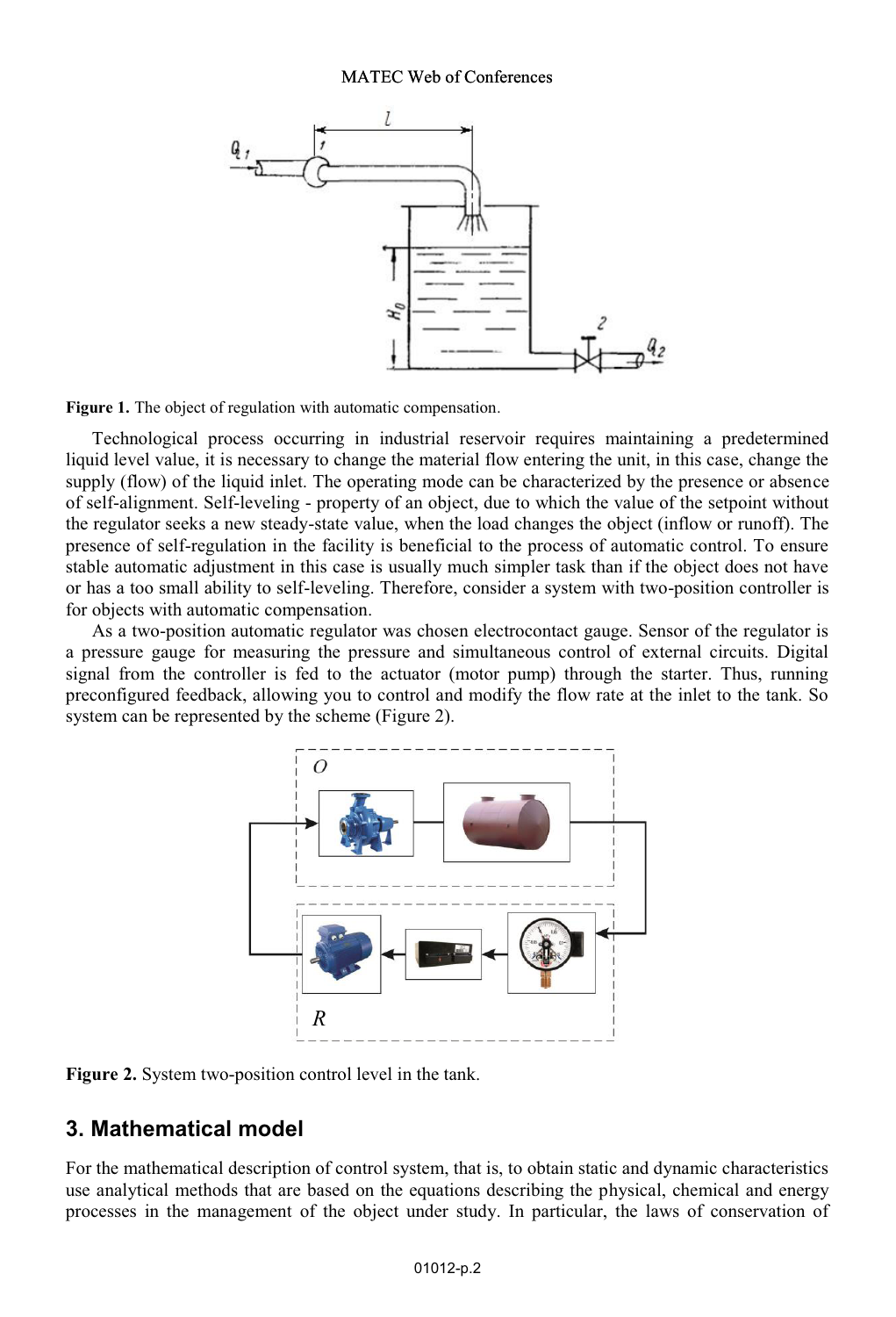The 2<sup>nd</sup> International Youth Forum "Smart Grids"

energy and matter (material balance equation). The resulting transfer function for the controlled object is a series-connected aperiodic link and link of the delay:

$$
W_{06}(p) = \frac{K}{Tp+1}e^{-p\tau} = \frac{2\sqrt{h_0}}{2S\sqrt{h_0}p + \alpha}e^{-p\tau}.
$$

The object is connected in series with a two-position automatic controller with a static characteristic of a zone of ambiguity with an equivalent transfer function obtained by harmonic linearization:

$$
W_{\rm H}(iA) = \frac{4c}{\pi A^2} \sqrt{A^2 - b^2} - i \cdot \frac{4cb}{\pi A^2}.
$$

Assessment of the feasibility and sustainability of self-oscillations of the controlled variable and define the settings of the controller was performed by the method of harmonic balance (Figure 3). In the complex plane is constructed Nyquist plot of linear part of the system with an intervals *ω*=0.001 rad/s. Solving the equation of harmonic balance for a given oscillation frequency  $\omega_k$ =0.0174 rad/s, we obtain controller settings *b*=0.261 and *c*=0.673.



**Figure 3.** Graphical solution of harmonic balance.

The point of intersection graphs  $W_L$  *(iω)* and  $(-1) / (W_N(iA))$  corresponds to the set parameters of self-oscillation: amplitude and frequency  $A_k$ ,  $\omega_k$ . Hodographs overlap, therefore the occurrence of self-oscillation due to the first harmonic component of the output signal of the nonlinear element is possible.

From the point of intersection in the direction of increasing the amplitude *A* branch  $\left(\frac{1}{\mu}\right)$  ( $\left(W_N(iA)\right)$ ) lies outside the area covered by Nyquist plot of linear part (Figure 3). Consequently, the oscillations are stable.

# **4. Results and discussion**

So, we got the control parameters for now to be able to assess the quality of regulation is necessary to construct the transition process. To build process manually, there are points not rational because the formula of the transient response is defined implicitly as the present non-linear element. We have taken advantage of the program Scilab 5.5.0, using the visual modeling Xcos. The resulting transient response reflects fluctuations in the value of the water level in the tank over time. Seen from the graph that the value of the level fluctuates around the desired setpoint is initially 5 m (Figure 4). To assess